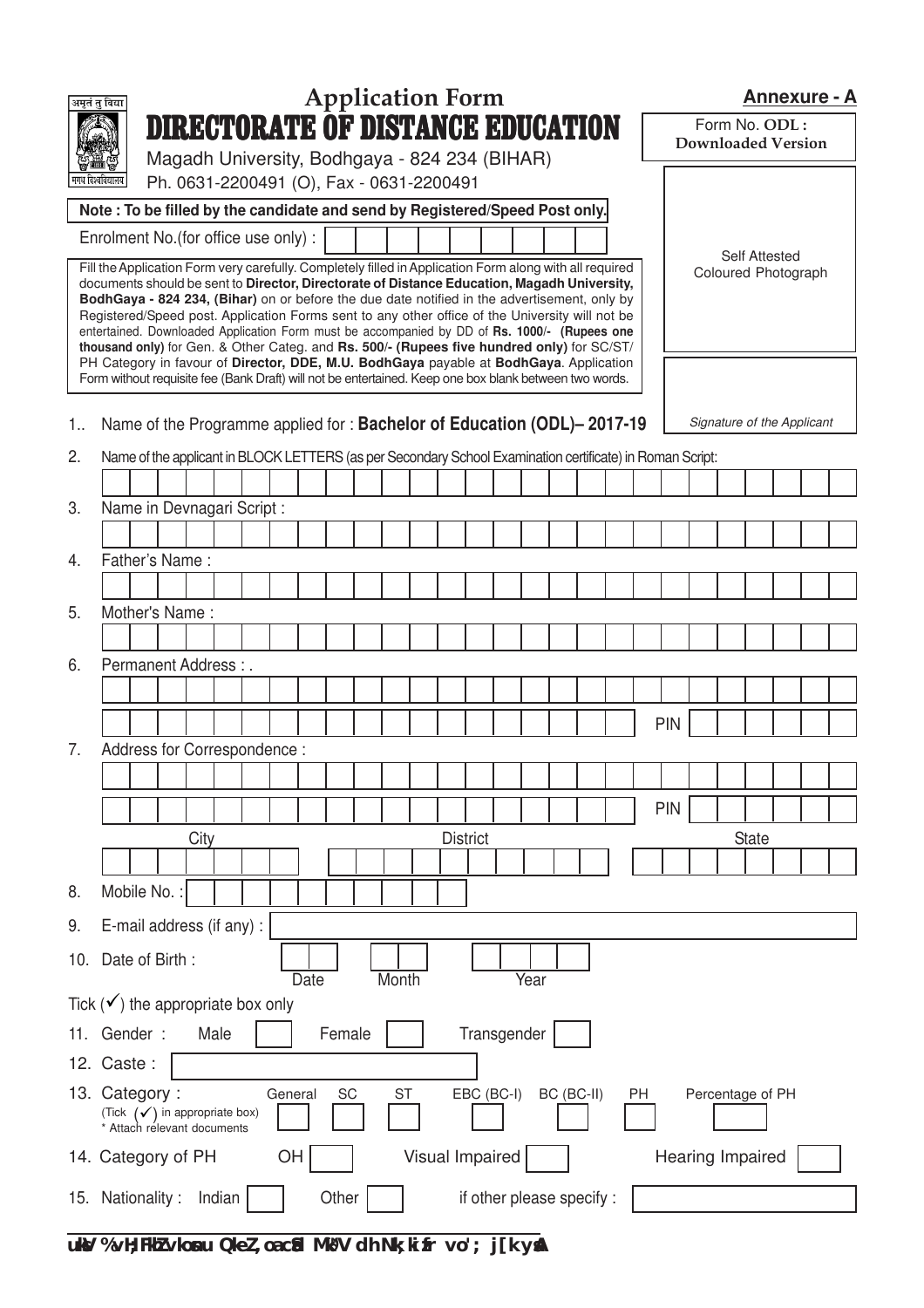| 16. Region Rural Urban |  |  |                                                             |  |
|------------------------|--|--|-------------------------------------------------------------|--|
|                        |  |  | 17. Marital Status : $(v')$ Married $\Box$ Unmarried $\Box$ |  |

18. Details of Application fee :

(i) DD No. ................... Date .................. Amount .............. Bank ........................................Payable at. ......................

## 19. Educational Qualification (Matriculation onwards)

| Name of the        | Name of the    | <b>Board / University</b> | Year of        | Full         | <b>Marks</b>    | $%$ of       | Division/    |
|--------------------|----------------|---------------------------|----------------|--------------|-----------------|--------------|--------------|
| <b>Exam Passed</b> | College/School |                           | <b>Passing</b> | <b>Marks</b> | <b>Obtained</b> | <b>Marks</b> | <b>Class</b> |
|                    |                |                           |                |              |                 |              |              |
|                    |                |                           |                |              |                 |              |              |
|                    |                |                           |                |              |                 |              |              |
|                    |                |                           |                |              |                 |              |              |
|                    |                |                           |                |              |                 |              |              |
|                    |                |                           |                |              |                 |              |              |
|                    |                |                           |                |              |                 |              |              |
|                    |                |                           |                |              |                 |              |              |
|                    |                |                           |                |              |                 |              |              |
|                    |                |                           |                |              |                 |              |              |

### **TO BE FILLED BY TRAINED IN-SERVICE TEACHERS ONLY**

(ii) Headmaster's/Principal's Name ...................................................................... (iii) Pay Scale ..................(PM)

# **DECLARATION BY THE APPLICANT**

I ............................................................................. (Name) hereby declare that I have read and understood the conditions for the eligibility of the **B.Ed. (ODL)** Course/programme for which I seek admission. I declare that I fulfil the minimum eligibility criteria and have provided the required information in this regard in the Application Form. In the case of any information being found incorrect or misleading, my candidature shall be liable to be cancelled by the University at any stage and I will not be entitled for refund of any fee paid by me to the University.

| Date:              | अभ्यर्थी का हस्ताक्षर (हिन्दी में) | Signature of the Applicant (In English) |
|--------------------|------------------------------------|-----------------------------------------|
| <b>Enclosures:</b> |                                    |                                         |
|                    | റ                                  |                                         |
| $\mathbf{3}$       |                                    |                                         |
| 5 <sub>1</sub>     |                                    |                                         |

7. ........................................................................... 8. ...........................................................................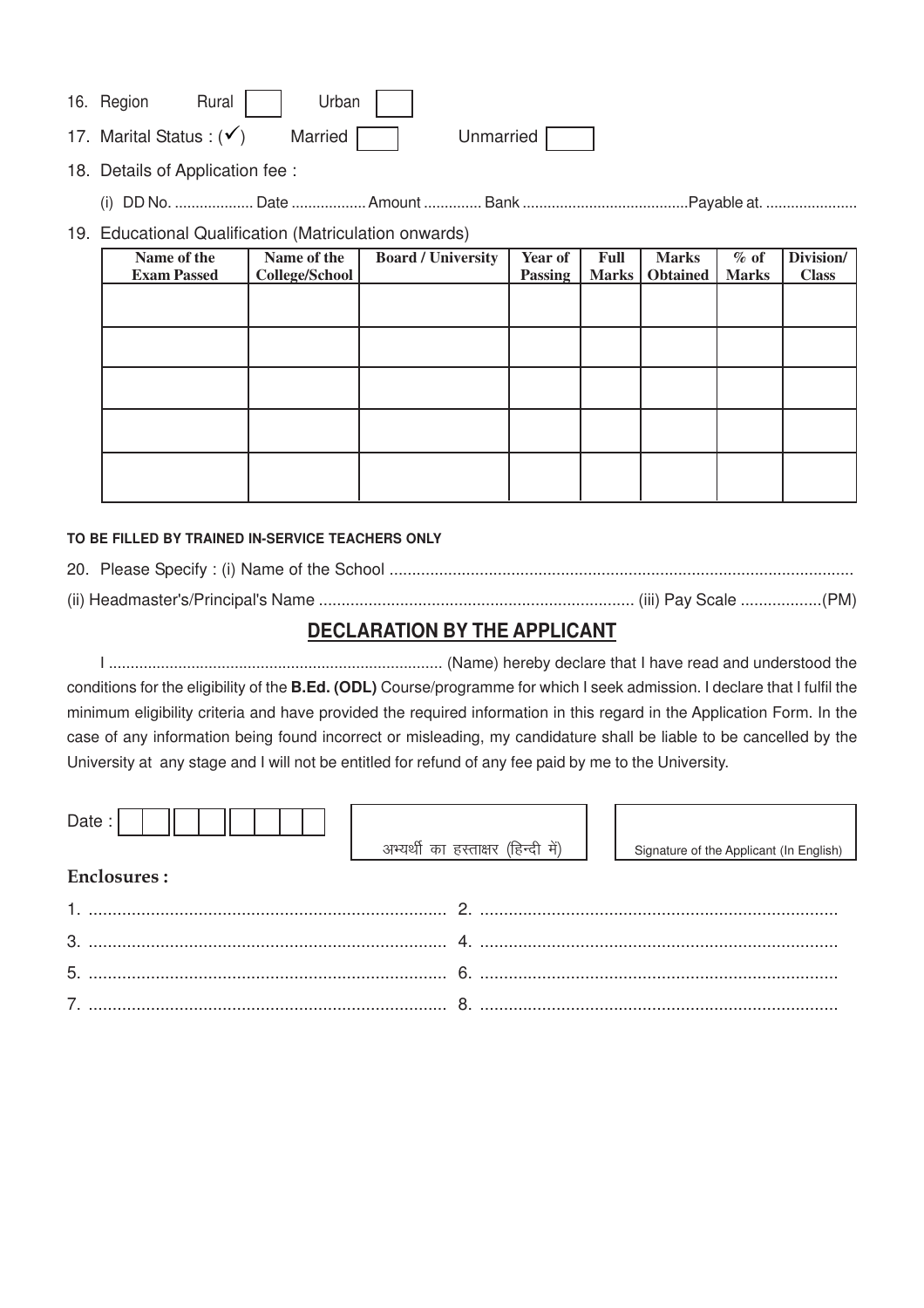Form No. ODL : **Downloaded version Annexure - B** 

# **TO BE FILLED BY TRAINED IN-SERVICE TEACHER ONLY**

| (A)<br><b>Declaration by the Applicant</b>                                                                        |                        |
|-------------------------------------------------------------------------------------------------------------------|------------------------|
|                                                                                                                   | Coloured<br>Photograph |
|                                                                                                                   |                        |
|                                                                                                                   |                        |
| hereby declare that after proper appointment I have served as a trained teacher (in name & address of the school) |                        |
|                                                                                                                   |                        |
|                                                                                                                   |                        |
|                                                                                                                   |                        |
|                                                                                                                   |                        |

#### **Name & Signature of the Applicant**

| (B) | Authentication of Applicant by the Head of the Institution<br>where the applicant is serving as trained teacher |                        |
|-----|-----------------------------------------------------------------------------------------------------------------|------------------------|
|     | This is to certify that the statement made by                                                                   | Coloured<br>Photograph |
|     |                                                                                                                 |                        |
|     |                                                                                                                 |                        |
|     |                                                                                                                 |                        |
|     |                                                                                                                 |                        |
|     | Public Sector undertaking vide letter No.  Date                                                                 |                        |

**Full Name & Signature of the Head or Headmaster/Principal of the School with date and seal.**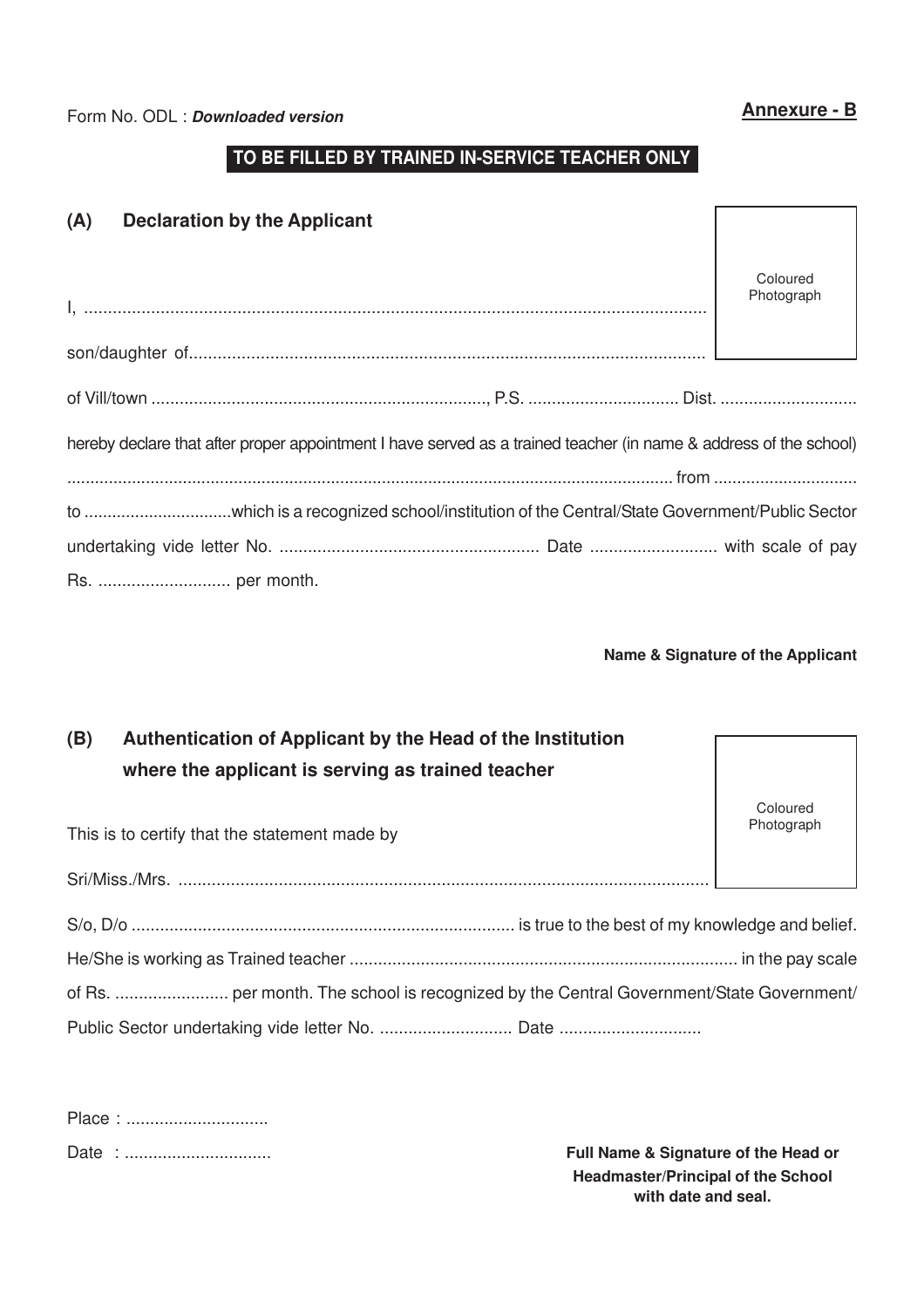| Form No. ODL : downloaded version                                            | To be filled by the candidate only.                                         | <b>Annexure - C</b>                                       |
|------------------------------------------------------------------------------|-----------------------------------------------------------------------------|-----------------------------------------------------------|
| अनृतं तु विद्या                                                              | (Fill the Admit Card carefully)<br><b>DIRECTORATE OF DISTANCE EDUCATION</b> | <b>Roll No.</b><br>(For office Use only)                  |
|                                                                              | Magadh University, Bodh-Gaya-824234 (BIHAR)                                 |                                                           |
|                                                                              | <b>B.Ed. (Open and Distance Learning)</b>                                   |                                                           |
|                                                                              | Entrance Test Examination (Session 2017-19)                                 | Paste your Passport                                       |
|                                                                              | ADMIT CARD (Office Copy)                                                    | size recent Self attested<br>coloured<br>photograph       |
| 1.<br>(in BLOCK LETTERS)                                                     |                                                                             |                                                           |
| 2.                                                                           |                                                                             |                                                           |
| Gender: Male<br>4.                                                           | Female $\Box$<br>Transgender                                                |                                                           |
| Category : $(\checkmark)$ General SC ST EBC (BC-I)<br>5.                     | BC (BC-II)    PH   Percentage of PH                                         |                                                           |
| 6.                                                                           |                                                                             | - I HI<br>Signature of Applicant                          |
| 7.                                                                           |                                                                             |                                                           |
|                                                                              |                                                                             | अभ्यर् <u>थी का हस्ताक्षर</u>                             |
| <b>FOR OFFICE USE ONLY</b>                                                   |                                                                             |                                                           |
| <b>Examination Centre:</b>                                                   |                                                                             |                                                           |
| <b>Date of Examination:</b>                                                  |                                                                             |                                                           |
| <b>Time of Examination:</b>                                                  |                                                                             | Invigilator's Signature Controller of Examinations        |
| Applicant has to sign in the Examination Hall<br>in presece of Invigilator.  |                                                                             | M.U., BodhGaya                                            |
|                                                                              |                                                                             |                                                           |
|                                                                              |                                                                             |                                                           |
|                                                                              |                                                                             |                                                           |
| Form No. ODL : downloaded version                                            |                                                                             | <b>Annexure - C</b>                                       |
|                                                                              | To be filled by the candidate only.<br>(Fill the Admit Card carefully)      |                                                           |
| अनृतं तु विद्या                                                              | DIRECTORATE OF DISTANCE EDUCATION                                           | <b>Roll No.</b><br>(For office Use only)                  |
|                                                                              | Magadh University, Bodh-Gaya-824234 (BIHAR)                                 |                                                           |
|                                                                              | <b>B.Ed. (Open and Distance Learning)</b>                                   |                                                           |
|                                                                              | Entrance Test Examination (Session 2017-19)                                 |                                                           |
|                                                                              | <b>ADMIT CARD (Candidate's Copy)</b>                                        | Paste your Passport<br>size recent Self attested          |
| 1.                                                                           |                                                                             | coloured<br>photograph                                    |
| (in BLOCK LETTERS)<br>2.                                                     |                                                                             |                                                           |
|                                                                              |                                                                             |                                                           |
| Male $\Box$<br>Gender:<br>4.                                                 | Female<br>Transgender                                                       |                                                           |
| Category : $(\checkmark)$ General SC ST<br>5.                                | BC (BC-II)    PH   Percentage of PH<br>$EBC (BC-I)$                         |                                                           |
| Caste<br>6.                                                                  | Category of $PH:$ OH  <br>VI                                                | HL<br>Signature of Applicant                              |
| 7.                                                                           |                                                                             |                                                           |
|                                                                              |                                                                             | अभ्यर् <u>थी का हस्ताक्षर</u>                             |
| <b>FOR OFFICE USE ONLY</b>                                                   |                                                                             |                                                           |
| <b>Examination Centre:</b>                                                   |                                                                             |                                                           |
| Date of Examination :                                                        |                                                                             |                                                           |
| <b>Time of Examination:</b><br>Applicant has to sign in the Examination Hall |                                                                             | <b>Invigilator's Signature Controller of Examinations</b> |